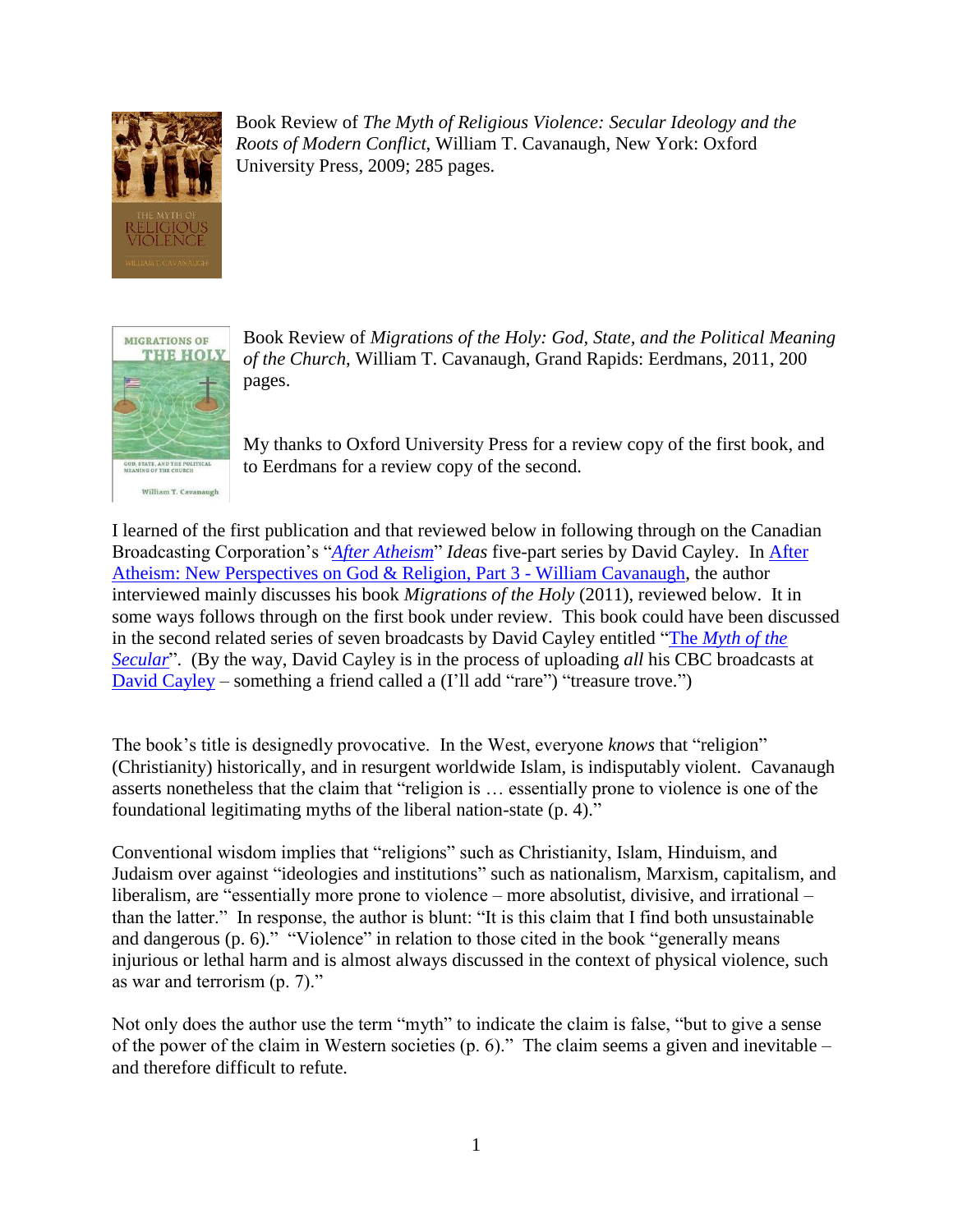Cavanaugh gives a detailed helpful summary in the Introduction of the content of each of the four chapters. If one wanted only the conclusions reached, the Introduction adequately offers them. I shall briefly summarize the chapters as discussed in the Introduction.

Chapter I, "The Anatomy of the Myth", discusses no less than nine academics who variously espouse the myth. So many are discussed, many eminent in their field, to establish that the claims of the myth are not idiosyncratic but are deeply entrenched. Cavanaugh states in response to all nine: "They all suffer from the same defect: the inability to find a convincing way to separate religious violence from secular violence (p. 8)." Such arguments in fact "immunize themselves from empirical evidence (p. 8)." He argues on the contrary that "so-called secular ideologies and institutions like nationalism and liberalism can be just as absolutist, divisive, and irrational as those called religious (p. 8)."

Cavanaugh in fact organizes the nine interlocutors in Chapter 1 under the three categories of claims that "religion" is 1) absolutist, 2) divisive and 3) irrational.

He concludes the chapter, indicating "The point is that the distinction between secular and religious violence is unhelpful, misleading, and mystifying, and it should be avoided altogether  $(p. 56)$ ."

In the second chapter, the genealogy of the concept of "religion" is considered. Cavanaugh states that there is "no such thing as a transhistorical or transcultural "religion" that is essentially separate from politics (p. 9)." Second, "the attempt to say that there *is* a transhistorical and transcultural concept of religion that is separable from secular phenomena *is itself* part of a particular configuration of power, that of the modern, liberal nation-state as it developed in the West (p. 9)."

Cavanaugh explains that there is no "religion" separate from culture, politics, and other areas of life in society, outside scholarly definition that it is so. "Religion" is an invention of modernity in the West.

"Religion" as such consequently retreats into the private sphere, while the secular takes over. Outside the West, various human phenomena labelled "religions" such as Hinduism and Buddhism were invented by Western scholars, with varying definitions of essentialism (the essence of what religion is), substantivism (beliefs), and functionalism (how religions operate). Cavanaugh suggests that economics, politics, and liberalism all function equally as "religions". In economics, there is belief in "the invisible hand of the market"; in politics there are Marxism, communism, and fascism that perform like "religions"; and liberalism in Western democracies has a civil religion accompanying it. Nationalism can also qualify as a religion. The United States is a classic instance of having "civil religion" surrounding its nationalism, as was the cult of the French Nation after the 1789 Revolution. So Cavanaugh asserts: "Religion as such is not privatized [in the United States]; traditional religion is privatized, while the religion of politics occupies the public realm (p. 116)."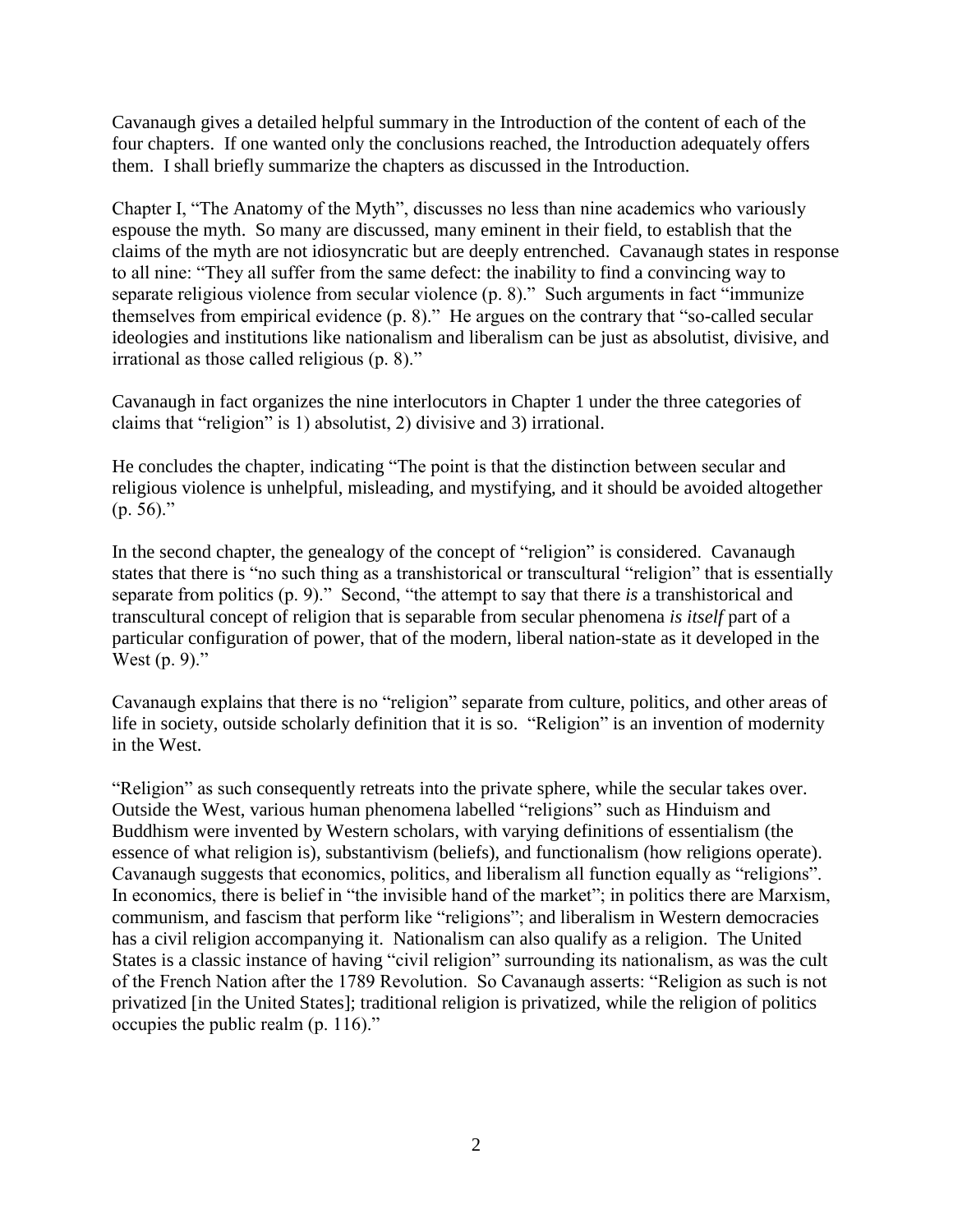So the author asserts that the "problem with the myth of religious violence is not that it condemns certain kinds of violence, but that it diverts moral scrutiny from other kinds of violence (p. 121)." The secular state is thereby exempt.

Chapter 3 addresses the often cited example of the wars of religion in the sixteenth and seventeenth centuries in Europe. The modern Western state did not put an end to "wars of religion" at this time. It simply saw the "migration of the holy" to the state in its exclusive exercise of legitimate violence. As well, so-called wars of religion can no more be blamed on religion than on emerging nation states. There was simply no separation of religion from politics. The emergence of the secular state did not end the wars of religion as often contended. Such emergence involved violent conflict throughout in Europe, conflicts that fell less along religious lines than on many other political manoeuvrings that overshadowed religious motivations.

"*Dulce et decorum est/Pro patria mori* [Noble and right it is/To die for one's fatherland] would take on normative status (p. 12).", Cavanaugh argues, that also involved readily killing for one's country.

So the four components of the myth, three of which assign blame to religion for all the violence during the  $16<sup>th</sup>$  and  $17<sup>th</sup>$  centuries, the fourth posits the rise of the liberal nation-state as the solution to the wars of religion, are all shown to be wanting. Each of the four components is examined and critiqued in detail. With reference to the last, Cavanaugh claims "The so-called wars of religion appear as wars fought by state-building elites for the purpose of consolidating their power over the church and other rivals (p. 162)." And later: "The so-called wars of religion were the birth pangs of the state, not simply the crisis which required the state to step in as savior  $(p. 166)$ ."

In the final chapter the author examines how the myth of religious violence has been used to marginalize "religion" to a completely private sphere removed from the public square. This is examined in the first section.

In the next two sections, Cavanaugh details how the myth "helps to construct non-Western Others and to legitimate violence against them (p. 13)."

In the fourth section, examples are given of such justifications to underpin military actions in the Islamic world. Cavanaugh sees such massive military incursions as "little different from previous forms of Western imperialism (p. 14)."

Cavanaugh also sees in the use of the myth a shift from "a predominant religious communitarianism to a predominant secular individualism in American jurisprudence and American culture (p. 194)." Consequently, the myth unfairly marginalizes religious voices while a secular religion of U.S. nationalism is promoted.

Cavanaugh cites neoatheists Sam Harris and Christopher Hitchens in their unabashed diatribes against "religion" as by definition claiming that all that is violent and poisonous in human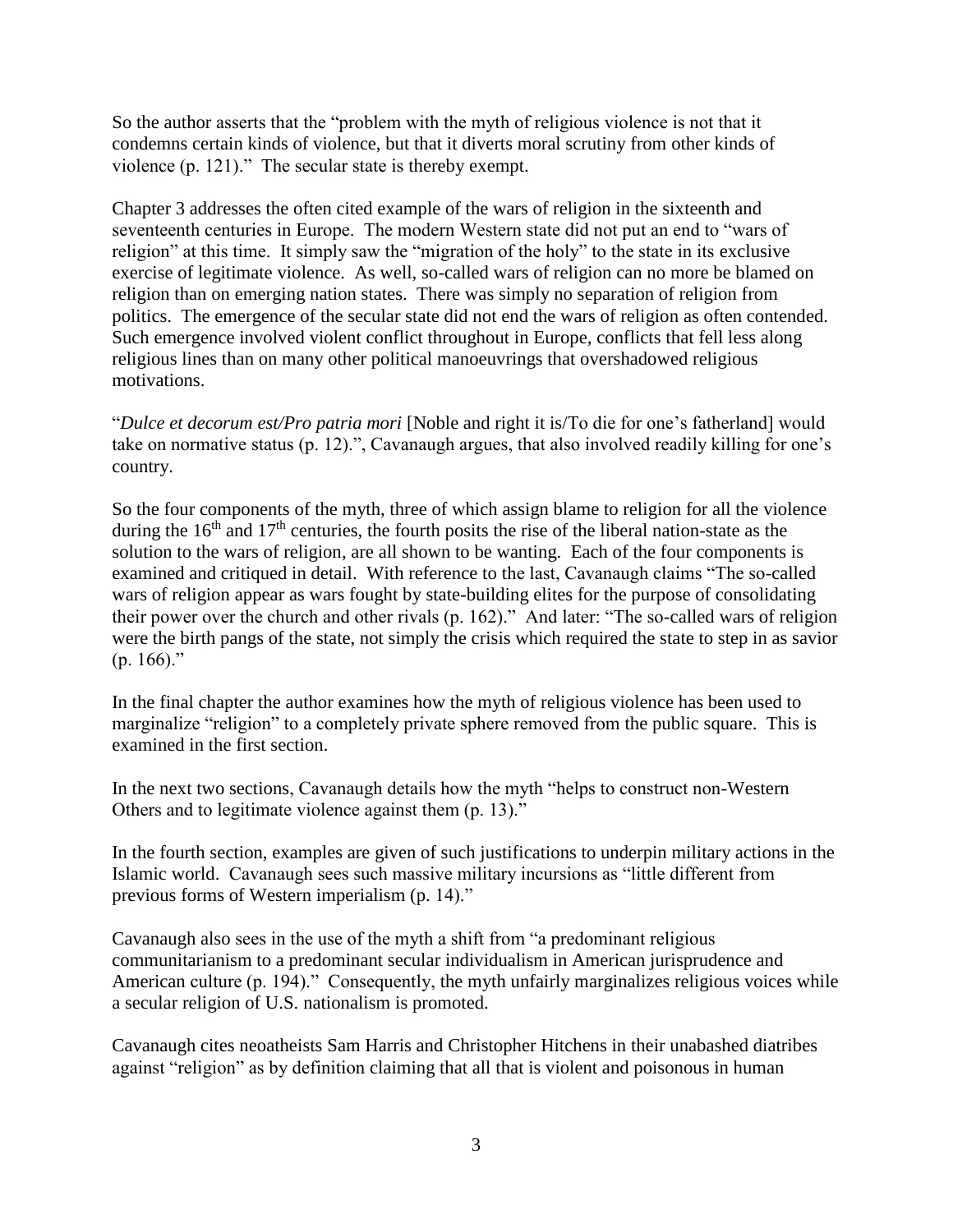culture is religion. Violence must thus be used against religious believers everywhere for such believers pose threats to world order with their violence.

From the left, Cavanaugh discusses Paul Berman, professor of journalism, who supports the Woodrow Wilson doctrine of making the world safe for democracy. To do so, there must be violent repression of enemies the world over, in particular radical Islamists. Cavanaugh cites John Lukáks: "If we judge events by their consequences, the great world revolutionary was [President] Wilson rather than Lenin (p. 224)." It is American military might with its attendant violence that has been ubiquitous throughout the twentieth, into the twenty-first, centuries; that has used the greatest violence, that spends more on all things military than all other countries combined.

The author provides five significant benefits to retiring the myth of religious violence:

- 1. The end to a priori divisions of violent practices into secular and religious.
- 2. Secularism would not be seen as the universal solution to religious violence.
- 3. Westerners would be helped to see the Islamic world in all its complexity, only one piece of which has been violence.
- 4. Violence by the West would not be the automatic response to Islamic religious actors.
- 5. Serious public dialogue might be allowed in seeing more complex causes, especially of Western imperialism, to the violence seen in Islamic states. The West is certainly not exempt from massive violence, as seen in World War II in Dresden, Hiroshima and Nagasaki, Iraq, the Abu Grahib prison, etc. He could also have mentioned widespread carpet bombing in Germany and Japan during World War II, and South and Central America where despotic regimes were fully supported by the West, etc., etc., etc.

Not only does he cite numerous examples of mass violence by the United States, designed to prop up liberal values the world over; he also draws on the work of Mahmood Mamdani, author of *Good Muslim, Bad Muslim: America, 9/11, and the Roots of Terror* (though Cavanaugh cites a different source by the same author) to demonstrate that modern Muslim militancy, including the creation of an international terrorism organization in the formation of Osama bin Laden's Al Qaida, was the direct result of American secular liberal foreign policy, headed by the CIA.

The book is meticulously researched.

A brief corroborating argument is presented by David Bentley Hart as part of a larger project of responding to neoatheists in Chapter Eight, "Intolerance and War" (*Atheist Delusions: The Christian Revolution and Its Fashionable Enemies*, New Haven & London: Yale University Press, pp. 88ff). The author states at the outset: "… the 'wars of religion'… ought really to be remembered as the first wars of the modern nation-state, whose principal purpose was to establish the supremacy of secular state authority over every rival power, most especially the power of the church (p. 88)."

It lays to rest any way of isolating "religion" from all the other realities of human life in a given state, that support the exercise of violence by the state.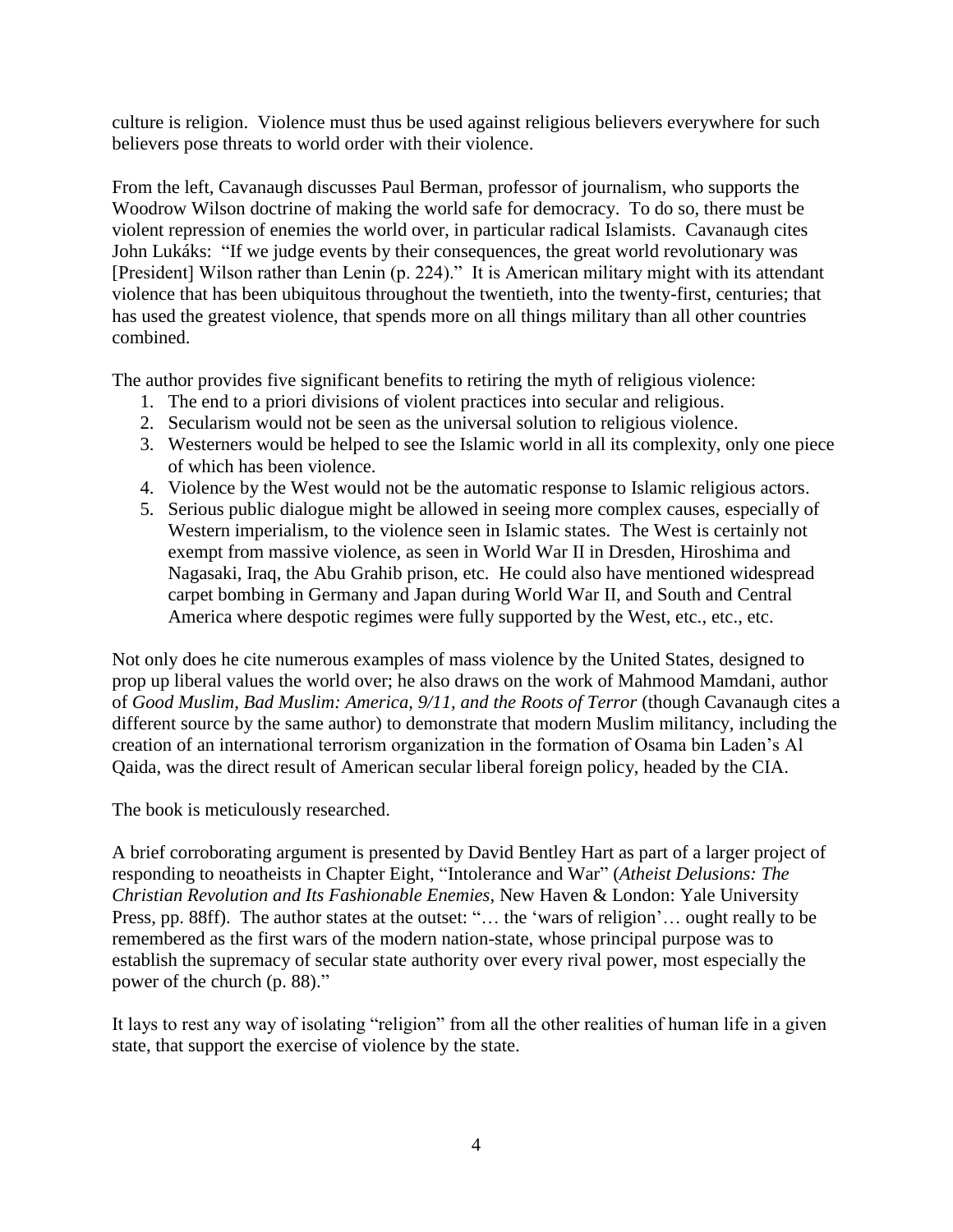It also laid to rest any easy way of indicting Western Christianity for an embrace of violence readily separable from all the other cultural influences that impinge on human endeavour. Put differently, for Western Christianity there was not only at work a theology of just war, eventually of just desserts, both undergirded by just eternal punishment in the dire doctrine of hell, that primarily influenced Christians to engage in violence for the state. There were multiple other influences that legitimated such violence, including in particular nationalism and liberalism.

Cavanaugh acknowledges he has no alternative theopolitical vision to offer. "The purpose of the book is negative: to contribute to a dismantling of the myth of religious violence (p. 14)." He presents a compelling case.



Book Review of *Migrations of the Holy: God, State, and the Political Meaning of the Church*, William T. Cavanaugh, Grand Rapids: Eerdmans, 2011, 200 pages.

Most of the book is a collection of essays written over time by Cavanaugh. There is consequently not a unifying quality to the essays, despite their collection under the above title.

"In these chapters I try to unthink the inevitability of the nation-state...  $(p, 3)$ .",

writes the author. Cavanaugh wishes to "point to church practices that resist the colonization of the Christian imagination by a nation-state that wants to subordinate all other attachments to itself  $(p. 3)$ ."

The "state" is relatively new in European history (originating between 1450 and 1650), and signifies the rise of sovereignty as supreme authority within a given territory. The "nation-state" with its concept of nationalism is of even more recent vintage  $(18<sup>th</sup>$  century), one that conjoins the idea of "nation" with the political apparatus of the state. Its prevalence became marked only from the 19th century on. Such societies arise as a consequence of war and the ability to make war. One writer provides "the analogy of the protection racket for the formation of the Western state (p. 16)." War-making and state-making by entrepreneurs go hand in hand: "This view of state-formation has gained wide acceptance (p. 17)." In this scenario, the common good is not sought so much as keeping others from interfering with others: a highly individualistic sense of being human. This, incidentally, is the inversion of *ubuntu* in which a person is a person through others, not over against. Whether the modern state be communist, fascist, or democratic, there is no difference in the total power of the state to demand loyalty.

Civil society is consequently absorbed by the state in at least three ways, Cavanaugh contends. First there is exponential growth of the state, with war the primary method. Second, intermediate associations such as church, unions, and the family are reduced in their power. The third is the symbiosis between the state and corporations. There is a move towards union of corporations and state power. In the formation of the nation-state, that entity and society became fused, displacing all intermediate loyalties.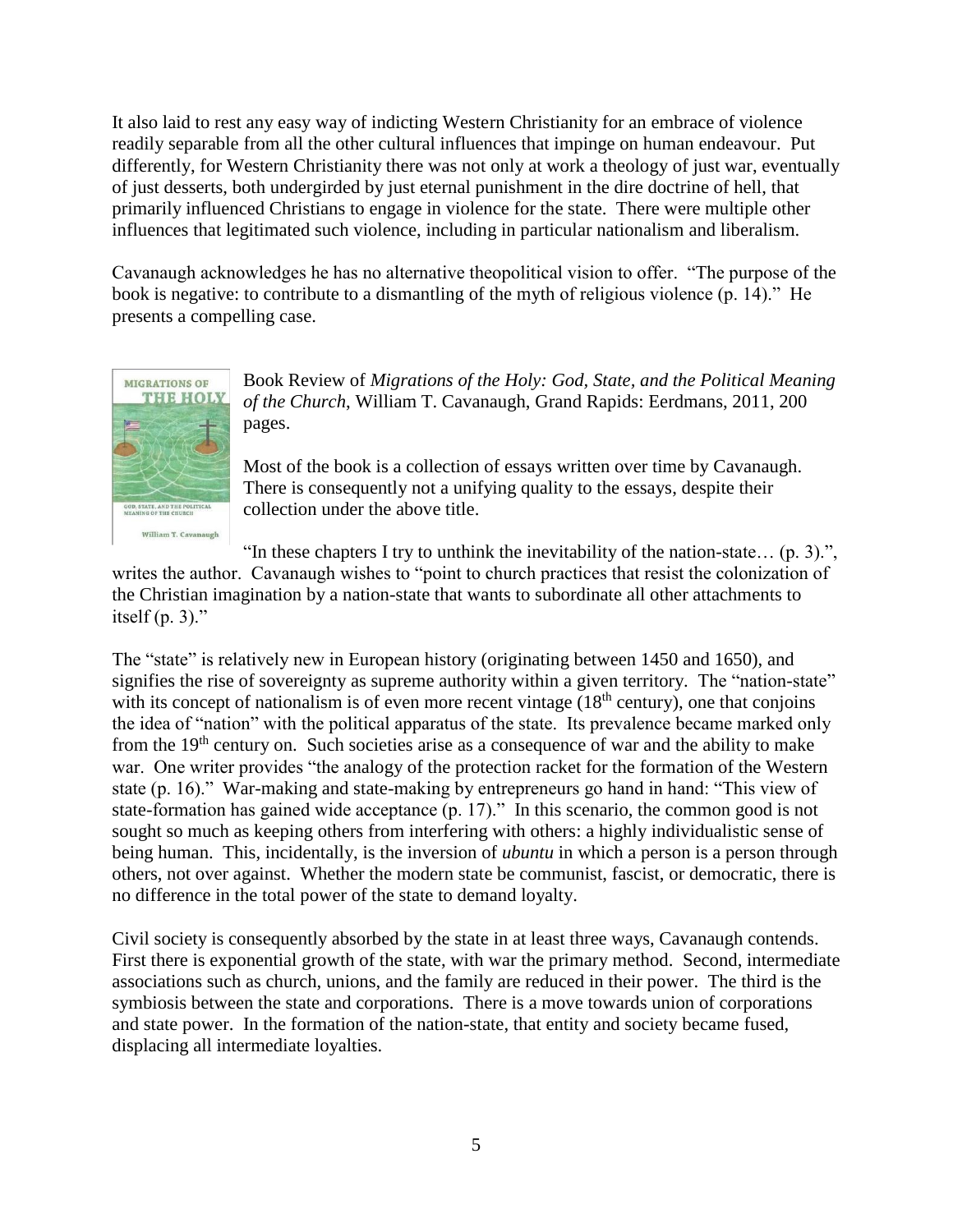"Globalization is, in part, the hyperextension of the triumph of the universal over the local, on which the nation-state is founded (p. 39)." Capitalism and the state arose simultaneously, Cavanaugh claims. Therefore "the nation-state is simply not in the common good business (p. 42)." Theologically, the nation-state may be understood "as a kind of parody of the church, meant to save us from division (p. 42)." Cavanaugh says the church must learn urgently to demystify the nation-state and " 'complexify' " space, that is, promote the creation of spaces in which alternative economies and authorities flourish (p. 42)." Cavanaugh calls for a church that understands itself as participating "in the life of the triune God, who is the only good that can be common to all (p. 45)." Its international nature challenges the particularity of nation-state interests. Its eternal nature anticipates Kingdom Come – distinctly at odds with the nation-state, especially as it is wed to economic interests and warfare to bolster it.

The nation-state "presents itself as a repository of sacred value that requires its citizens to kill and die on its behalf (p. 54)." "The nation-state itself becomes a kind of religion (p. 49).", Cavanaugh argues, and later quotes approvingly Carolyn Marvin's statement that "nationalism is the most powerful religion in the United States (p. 54)." Cavanaugh adds: "and it is a religion that produces unity through blood sacrifice in war (p. 54)."

The author reads St. Augustine to say that "The task of the church is to interrupt the violent tragedy of the earthly city with the comedy of redemption, to build the city of God, beside which the earthly city appears to be no city at all (p. 63)." He draws on Samuel Wells' book *Improvisation: The Drama of Christian Ethics* that sees Christian life as "likened to dramatic improvisation, where actors are formed in certain habits – virtues – and then allowed to take the action in some unanticipated directions (p. 65)." – that imitate God's ways with creation. Wells argues that "God neither simply accepts nor rejects ('blocks') the sinfulness of the world, as if it were a given, but rather 'overaccepts' the sin of the world in the life, death, and resurrection of Jesus (p. 65)." The term in single quotation marks in the theatre "indicates an improvised reframing of the action of a drama in light of a larger story one wants to tell (p. 65)." One can think of Dietrich Bonhoeffer's martyrdom in this respect. Bonhoeffer knew that Christ had transfigured death. He wrote, "Death is the supreme festival on the road to freedom." For Wells and Augustine, *original goodness* is ultimate Creation reality, more basic than sin. (Father and daughter team Desmond and Mpho Tutu make the case too in *Made For Goodness: And Why This Makes All the Difference* (New York: HarperOne, 2011.)

Therefore, truly embracing eschatology eschews accepting the tragic nature of sin with resignation nor any kind of triumphalism about the church as realized eschaton. "It requires a fully penitential 'overaccepting' of human finitude and sinfulness by receiving the healing kingdom that God, through Christ and the Spirit, has planted right in the midst of our bloodstained history… Our fate has been transformed into our destiny, which is to receive the kingdom of God in humility and thankfulness. The city of God is not the shape of our triumph, but of our repentance (p. 67)."

Cavanaugh concludes Chapter Two by discussing America's decision to invade Iraq. A "onecity" view of the nation-state was dominant in American churches: Most Christians were obligated to support the state once it decided to invade Iraq.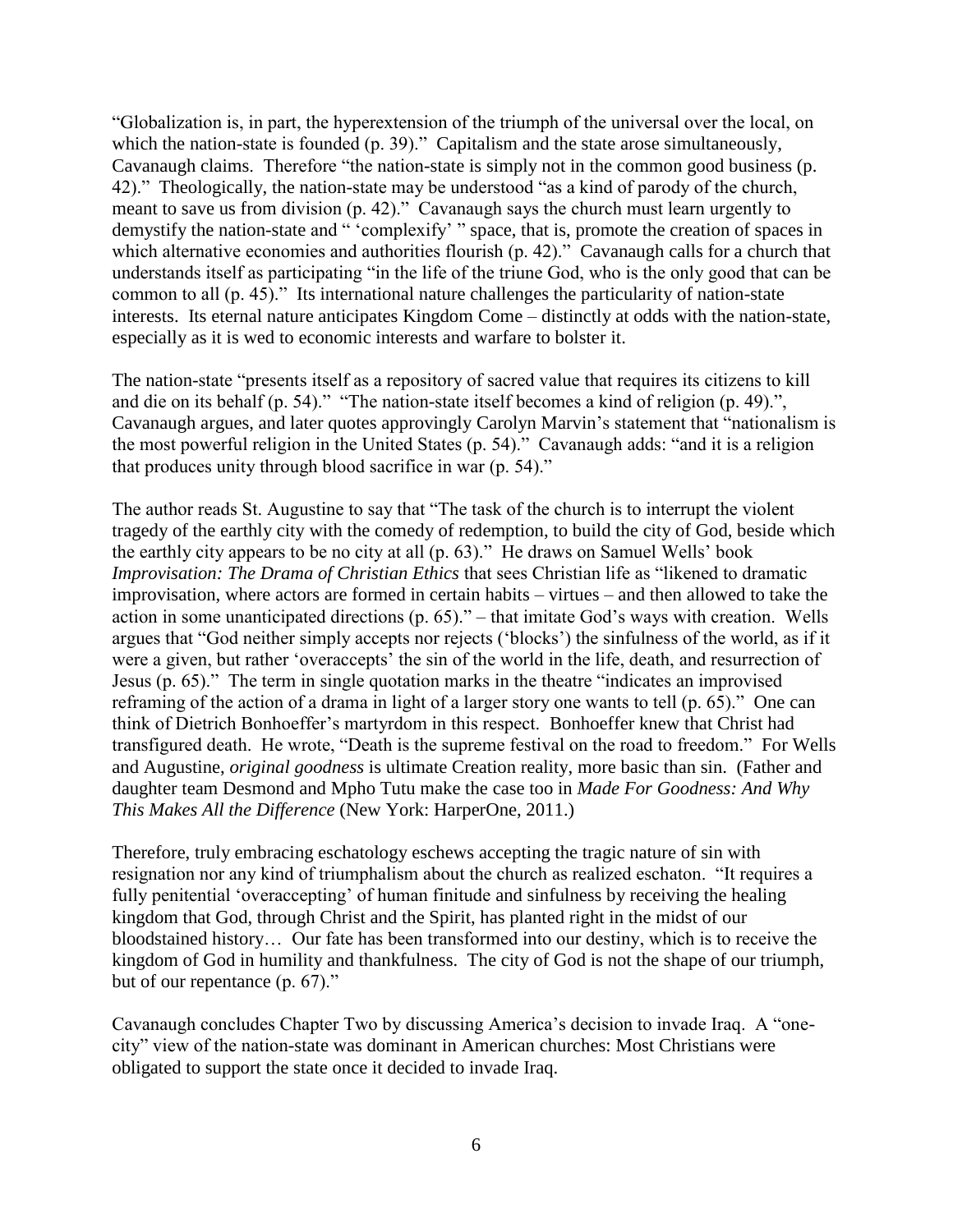A two-city view of the nation-state would have seen Christians committed to a different drama: one of reconciliation, not war. "This would, of course, require a significant shift away from the common American Christian imagination of church and state as two parts of a whole (p. 68)."

In Chapter Three, Cavanaugh asserts that the nation-state is "merging its interests with those of the transnational corporation (p. 72)." – not for the common good, but for individual profit. Money freely moves between nation-states, but not migrant workers. Why? Because citizens of those states resent the migrant worker providing cheap labour. In reality, the nation-state needs such sources, though they are perennially denied human rights conferred on its own citizens, and therefore may readily remain underpaid, generally marginalized and exploited.

He discusses the various identities of the "migrant" (who must be kept without human rights to assure cheap labour); of the "tourist" who must always have "nonmodern" peoples (and hence without rights) to "gaze" at; of the "pilgrim" who represents "a model of mobility that is not dependent on an imperial gaze (p. 79)." The Christian pilgrim historically was not out to exploit but to transform the self through forgiveness of sins. Ultimately, the church is ever pilgrim, for it moves constantly towards communion with God and others, for which the Trinity is the model.

But supporters of those on pilgrim were needed: for which the monk and monastery played a key role. And a vow of stability was expected of the monk in the Benedictine Rule, for instance.

Cavanaugh then asks "What kinds of stability and mobility should the church renounce and embrace in a globalized age (p. 86)?" It must eschew nationalism and "The tourist gaze, as I have called it [that] conquers and coordinates the world's differences into a single consciousness. The military imposition of Western models of economics and politics on the two-thirds world is the most troubling manifestation of such a consciousness (p. 86)." The church must be both pilgrim and monk, a stance that "puts the church at the margins of the law and at the margins of any national identity (p. 87)."

Chapter Four is entitled "Messianic Nation: A Christian Theological Critique of American Exceptionalism". Cavanaugh argues that "when a direct, unmediated relationship is posited between America and a transcendent reality, either God or freedom, there is a danger that the state will be divinized (p. 89)."

American exceptionalism was first a theological idea in America, based on a doctrine of election. It quickly was embraced by Americans of all stripes who saw America as a Messiah nation. This blended with ideas of progress, expansion and capitalism. It was a secularized "Manifest Destiny".

The Enlightenment strand had also a kind of secularized version of Providence. There is widespread belief that a kind of secular "god" guided America to become preeminent in the world at the end of the Cold War. America is charged with making history come out right. The nation itself thereby is worshipped for the freedoms it offers.

An evangelical author, Stephen Webb, argues that in fact America plays a key God-given role in world history just as Israel biblically. With the triumph of Western liberalism, it is clear that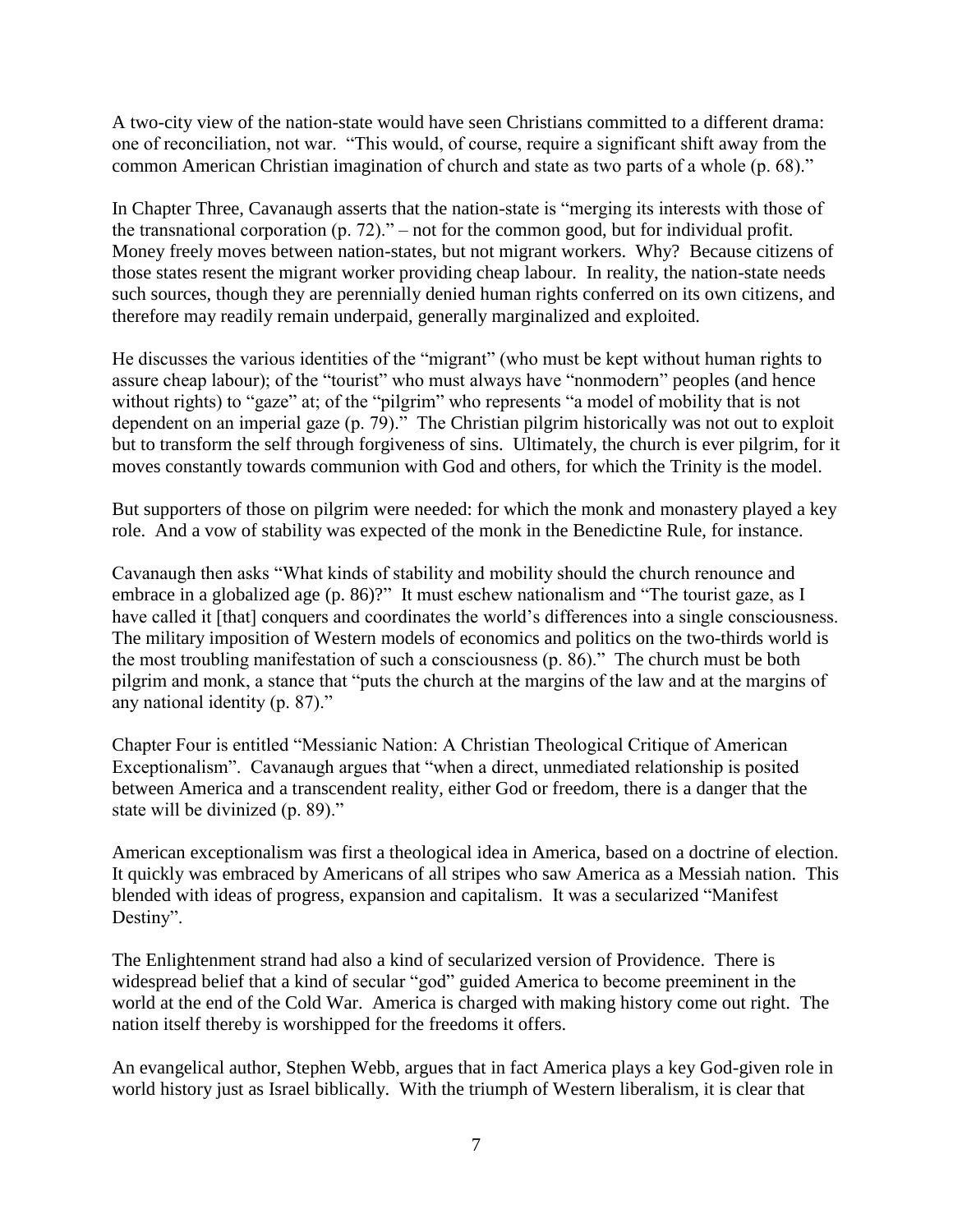God has pronounced in favour of American-style democracy and free markets. Webb eschews reading theology from the vantage point of the cross, and bypasses the church, Cavanaugh argues (p. 100). Webb tries to combine the secular with the biblical version of American exceptionalism, such that political authority is divinized, and the sovereignty of God is transferred to the sovereignty of the state (p. 105). Cavanaugh takes issue over against a biblical view that sees the church emerge as supreme locus of citizenship, not the nation-state.

Cavanaugh ends the chapter with: "We need the church to perform its crucial role of judging the powers of this earth by the standards of Christ and his gospel, lest God's will and America's [or any nation-state's such as Nazi Germany] will come to be identified as one (p. 108)."

Chapter Five turns to torture, a book on which topic he has written (*[Torture and Eucharist](http://www.google.ca/url?sa=t&rct=j&q=&esrc=s&source=web&cd=2&cad=rja&uact=8&ved=0CCgQFjAB&url=http%3A%2F%2Fwww.amazon.ca%2FTorture-Eucharist-Theology-Politics-Christ%2Fdp%2F0631211993&ei=QKI1VKqiO8itogSN14G4DA&usg=AFQjCNFMyodO9H2zfrnS7QqfNruHAxS9AQ&bvm=bv.76943099,d.cGU)*). He quickly dispels the myth that the Catholic Church ever widely used torture even at the height of the Inquisition (p. 110). The historical record states otherwise. But the legend of this kind of torture is part of an Enlightenment narrative "that celebrates modernity and its institutions as darkness overcome (p. 110)."

This myth is used to favour the modern Western liberal state over against a "dark religious past", and also to discredit non-Westerners under the sway of violent religious Islamic dogma in particular. He discusses briefly Samuel Huntington's famous thesis on the clash of civilizations between the West and the Muslim world.

While torture is nonetheless part of the Christian past for which repentance is due, it is also part of the present in the West, directly as at Abu Grahib prison and Guantánamo Bay, but also in "renditions" to many proxy countries knowingly employing torture. Cavanaugh asserts that "In real ways, the United States has not really secularized at all. What has happened instead is that in the modern era the holy has migrated from the church to the state (p. 112)." The United States does not openly admit to carrying out torture as policy, but implies its necessity by broadening the definition of torture in abjuring but using it. Torture is a current instrument of the state in the West, in particular in the United States. In denouncing terrorism however, the author warns against creating "new Inquisitions of our own (p. 114)." (One can think of Canada's Prime Minister Harper essentially declaring war on "jihadists" in response to the Paris terrorist attacks in January, 2015.)

Cavanuagh argues compellingly. One wonders: How does one move from acknowledging the reality, to changing it? Nothing concrete is offered by the author.

Chapter Six discusses liturgies of the American nation that compete for body and mind. In particular, the nation-state calls on sacrifice of life for the nation as a sacred ritual. Another is the mystical nature of the flag.

In Christian liturgy, there is nothing "sacred" for all of life is God's.

Chapter Seven deals with "The Church as Political". Cavanaugh asserts that the church must not be marginalized from politics. The Roman Empire understood the church as political threat precisely because it understood itself as a political entity. The author discusses several authors in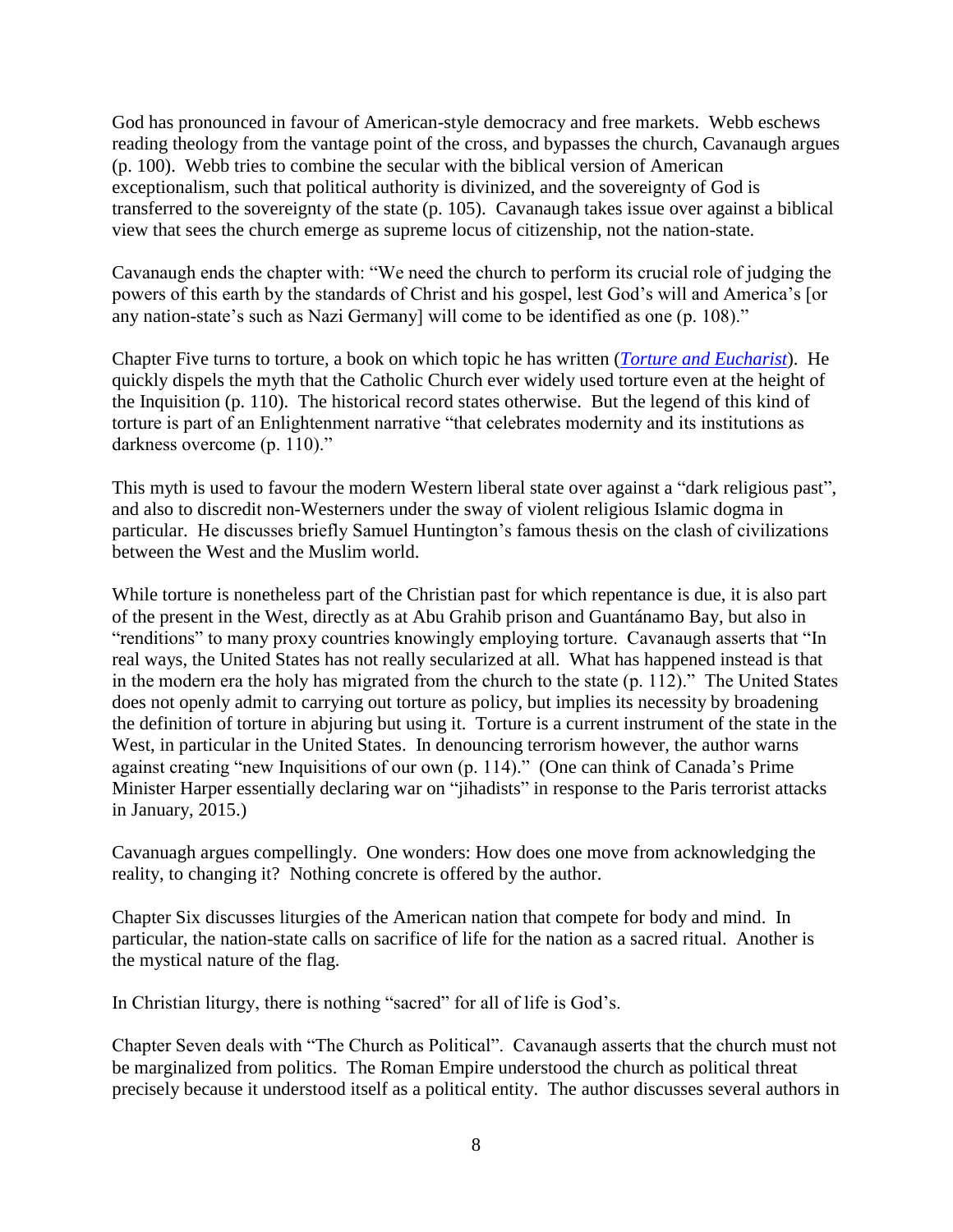relation to the church and politics. He concludes: "As the embodiment of God's politics, the church nevertheless muddles through. God is in charge of all of history. The church's job is to try to discern in each concrete circumstance how best to embody the politics of the cross in a suffering world (p. 149)."

Chapter Eight addresses "The Sinfulness and Visibility of the Church: A Christological Exploration". Cavanaugh follows Gerhard Lohfink in seeing salvation as ever social, consisting in incorporating Christians into a social body. The visibility of the church is crucial. But it is at once human/sinful and divine. Cavanaugh insists that all ecclesiology is Christology, and looks at the Chalcedon sorting out of the two natures of Christ for clues to aid ecclesiology.

Cavanaugh discusses ecclesiological Monophysitism, where the church is seen as ideal society, and ecclesiological Nestorianism, where the church is truly avowedly sinful. "The church, to put it another way, plays out the tragedy of sin while living in the hope that, in the end, the drama is in reality a comedy and not a tragedy (p. 162).", he writes. The church fathers at once saw the church as bride of Christ and as prostitute – as in the story of Hosea and his temple prostitute wife.

He concludes that for the church, repentance is prior to sin, grace prior to breaking the law, peace prior to violence. Therefore "Christian nonviolence issues from an imitation of Christ's nonviolence, but also on a waiting on God's repentance to be worked in us. It is in this repentance that the church may make Christ and the drama of sin and redemption visible (p.  $169$ ."

In chapter Nine, Cavanaugh discusses the interactions of democratic theorists Jeffrey Stout, Romand Coles, and Stanley Hauerwas.

Cavanaugh asserts near the end of the chapter that "Worship is a posture of unseeing trust, the ultimate vulnerability of acknowledging the difference between Creator and creature – and thus the reality of one's own death… But the other aside of the vulnerability of worship is the confidence that someone is ruling the universe, and peace is not accomplished by human striving. Hence the words of the psalm: 'Be still, and know that I am God' (Ps. 46:10). It is God who 'makes wars cease to the end of the earth' (Ps. 46:9). Violence is a function of forgetting that God is God, and I ain't (p. 194)."

Cavanaugh ends the book thus: "The good news however, is that worshipping the God who rules in the Crucified One can and should make Christians vulnerable to those who don't (p. 195)."

Cavanaugh invites the reader to ponder deeply one's place in the nation-state.

My greatest difficulty with the book is: the author seems to be a voice disembodied from a Christian community such as idealized in the series of essays. He provides concrete examples at times, but does not draw from life experience in a Christian community. Further, one despairs at finding such an idealized community of believers. At least there is none such in my area that I've ever known of (eastern Fraser Valley).